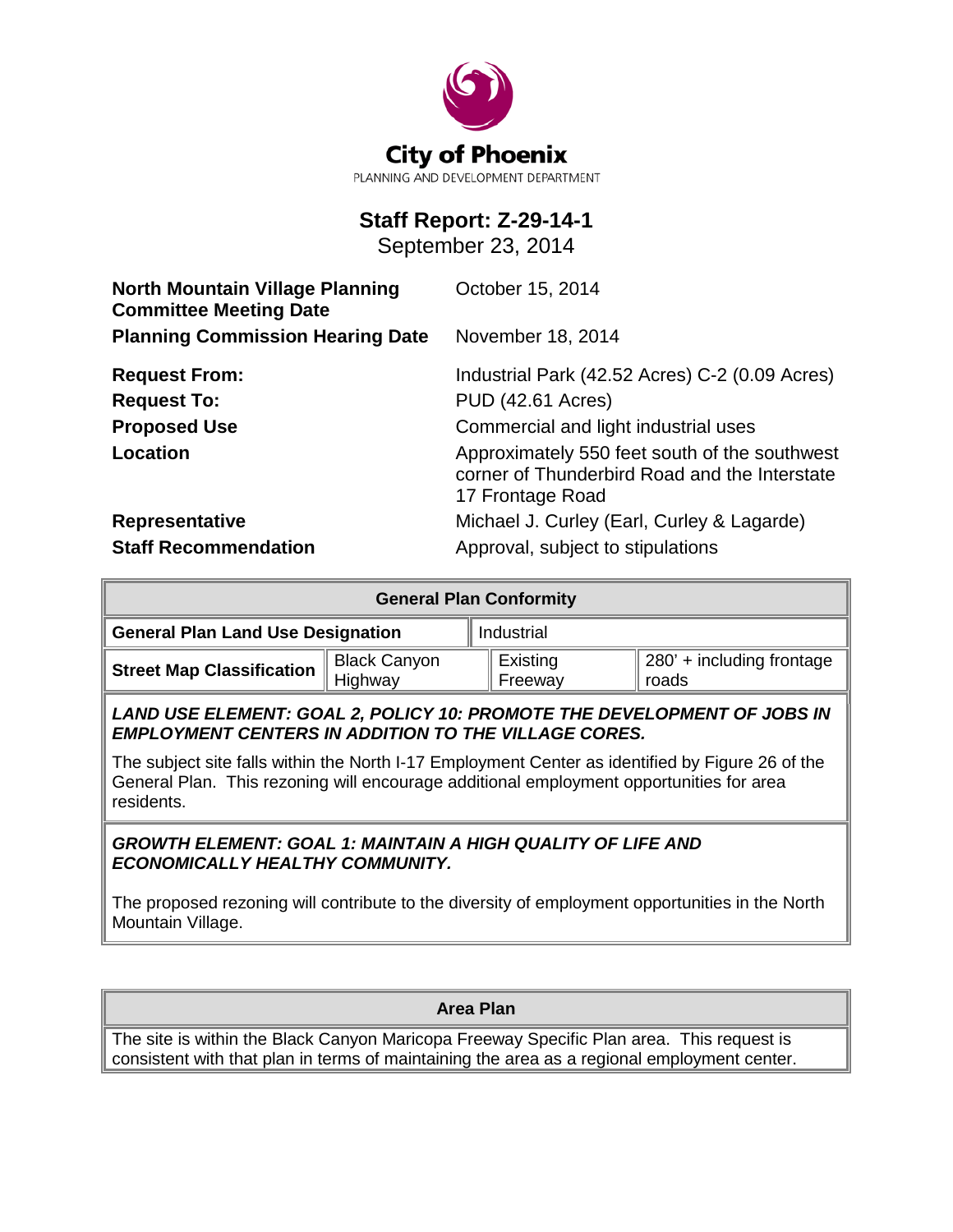Staff Report: Z-29-14-1 September 23, 2014 Page 2 of 5

### **Background/Issues/Analysis**

#### SUBJECT SITE

- 1. This is a request to rezone a 42.61 acre site located approximately 550 feet south of the southwest corner of Thunderbird Road and the I-17 frontage road from Industrial Park (Ind.Pk.) and Intermediate Commercial (C-2) to Planned Unit Development (PUD) to allow a combination of uses including , but not limited to, business park/commerce park uses, office, restaurants, banks, general retail uses as well as storage and manufacturing. The development narrative states that the PUD is necessary to allow the underutilized buildings to be remodeled and occupied with uses that are compatible and appropriate for this site and the area. The site is currently developed and is the former site of the GE/Honeywell computer manufacturing facility.
- 2. The General Plan Land Use Map designation for this property is Industrial. The parcels to the north, west and south are all also designated Industrial. To the east of the site is the Black Canyon Freeway (I-17) which has a Land Use designation of Transportation. The proposal conforms to the Industrial Land Use Map designation and therefore a General Plan Amendment is not required.
- 3. Access to the site is provided by the I-17 frontage road on the east side of the site. A private street to the west, 30th Avenue, also provides access to the site.
- 4. The subject site is primarily zoned Industrial Park (42.52 acres) with a small fraction zoned C-2 (0.09 acres). The Industrial Park zoning district is an antiquated designation no longer provided by the city of Phoenix Zoning Ordinance. Properties zoned Industrial Park adheres to the Business Park option of the Commerce Park District. It is differentiated from the A-1 (Light Industrial) and A-2 (Industrial District) districts, however, in that environmental and site standards ensure a high degree of compatibility with other commerce park options as well as other adjacent uses. While this option provides for a broad range of manufacturing, warehousing, distribution and supportive retail sales and services, the applicant desires a greater variety of permitted uses to increase the occupancy rate at the site. The development narrative states that after several years of extremely low tenant occupancy, the property owner is seeking to expand the allowable uses to include not only employment/industrial, office/medical uses, but also a variety of retail and services that are not permitted under the current zoning designation.

### SURROUNDING USES AND ZONING

#### 5. *North*

To the north of the site are Best Buy, Lowe's Home Improvement and a small retail pad with Industrial Park and C-2 zoning.

### *West*

Vacant undeveloped land is located directly to the west of this site zoned Industrial Park. There is a multifamily residential development located southwest of the site zoned R-4 (Multi-family Residential).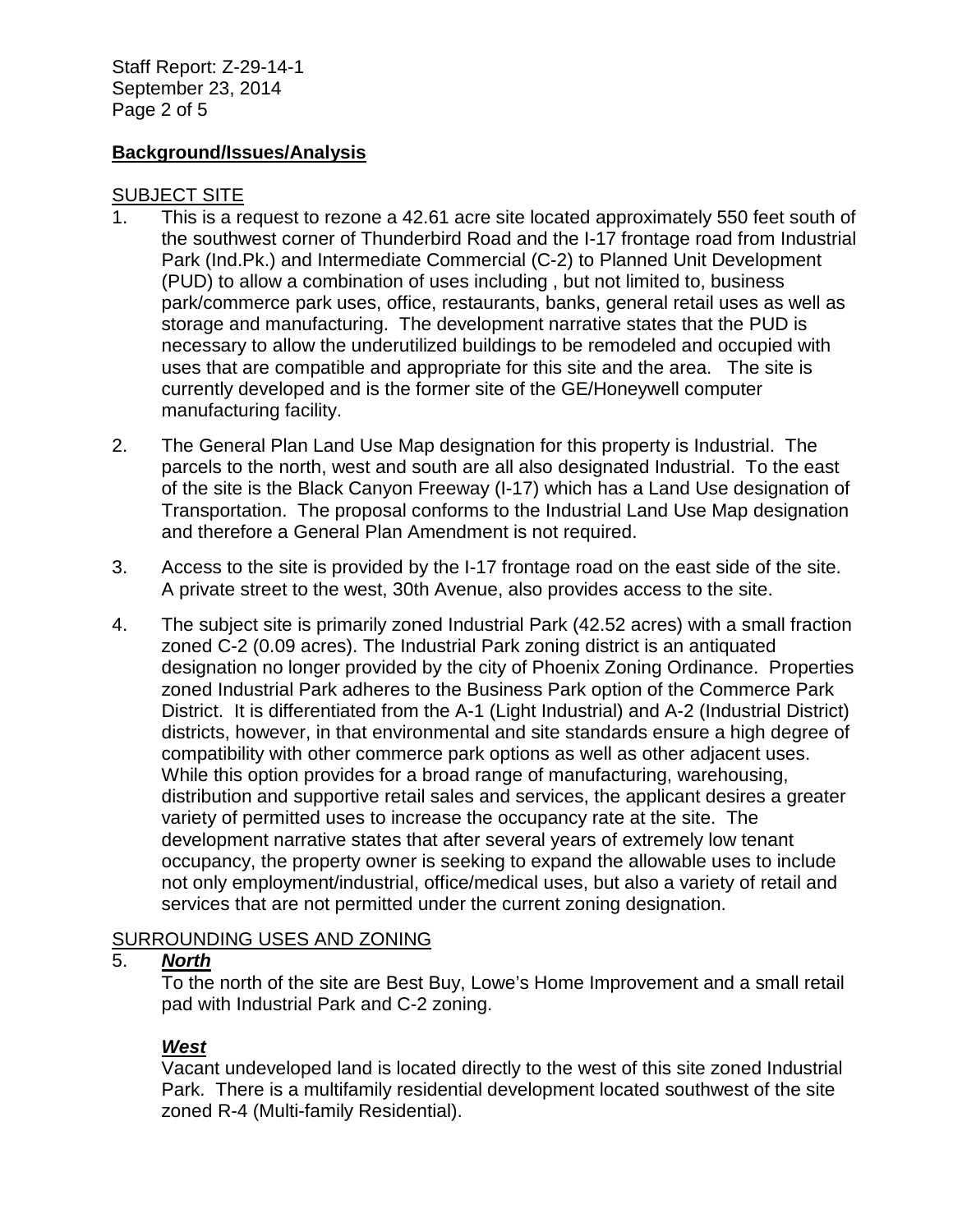Staff Report: Z-29-14-1 September 23, 2014 Page 3 of 5

# *South*

To the south of the site is Brown Mackie College and a light industrial/warehouse development zoned Industrial Park.

# *East*

East of the site is the I-17 Freeway and frontage road.

## PROPOSAL

- 6. The proposal, Metro North Corporate Park, is a planned, employment campus development that will provide opportunities for a stand-alone or combination of uses including, but not limited to, business park/commerce park uses, office, restaurants, banks, general retail uses as well as storage and manufacturing. There is approximately 750,000 square feet of building area within the three existing buildings. No new construction is proposed as part of this rezoning request.
- 7. Below is a summary of the proposed standards for the subject site as described in the attached PUD narrative dated September 23, 2014, Attachment B.

Where the PUD narrative is silent on a requirement, the applicable Zoning Ordinance provision will be applied.

# *Land Use*

The development narrative proposes to allow a combination of uses such as business park/commerce park, offices, restaurants, general retail uses as well as storage and manufacturing. The proposal also includes all uses permitted in the Commercial Office (C-O), Neighborhood Retail (C-1), Intermediate Commercial (C-2), Commerce Park District (CP) and Light Industrial (A-1). No outdoor storage shall be permitted as a primary use. Outdoor storage will be subject to the same standards as the Zoning Ordinance General Commerce Park option which states that outdoor storage areas must be screened with an eight foot (8') high solid fence or continuous plantings. The development narrative also prohibits over forty uses that include, but are not limited to, adult-oriented land uses, automobile salvage yard, multiple family residential, and pawn shops.

Temporary uses permitted are the same as outlined in the city of Phoenix Zoning Ordinance.

### *Performance Standards*

Performance standards are provided to address additional requirements for specific land uses. The performance standards may include a requirement for a use permit through the public hearing process, limit hours of operation, or distance separation requirement. The narrative is silent on performance standards and the applicable Zoning Ordinance provision will be applied.

# *Development Standards*

The narrative proposes a minimum twenty foot (20') building and landscape setback along the north, west and south property lines and a minimum of thirty feet (30') along the eastern property line. The maximum building height is five (5) stories and sixty (60') feet. The maximum permitted lot coverage is 60%. The City of Phoenix Building Code will regulate the minimum building separations at the site.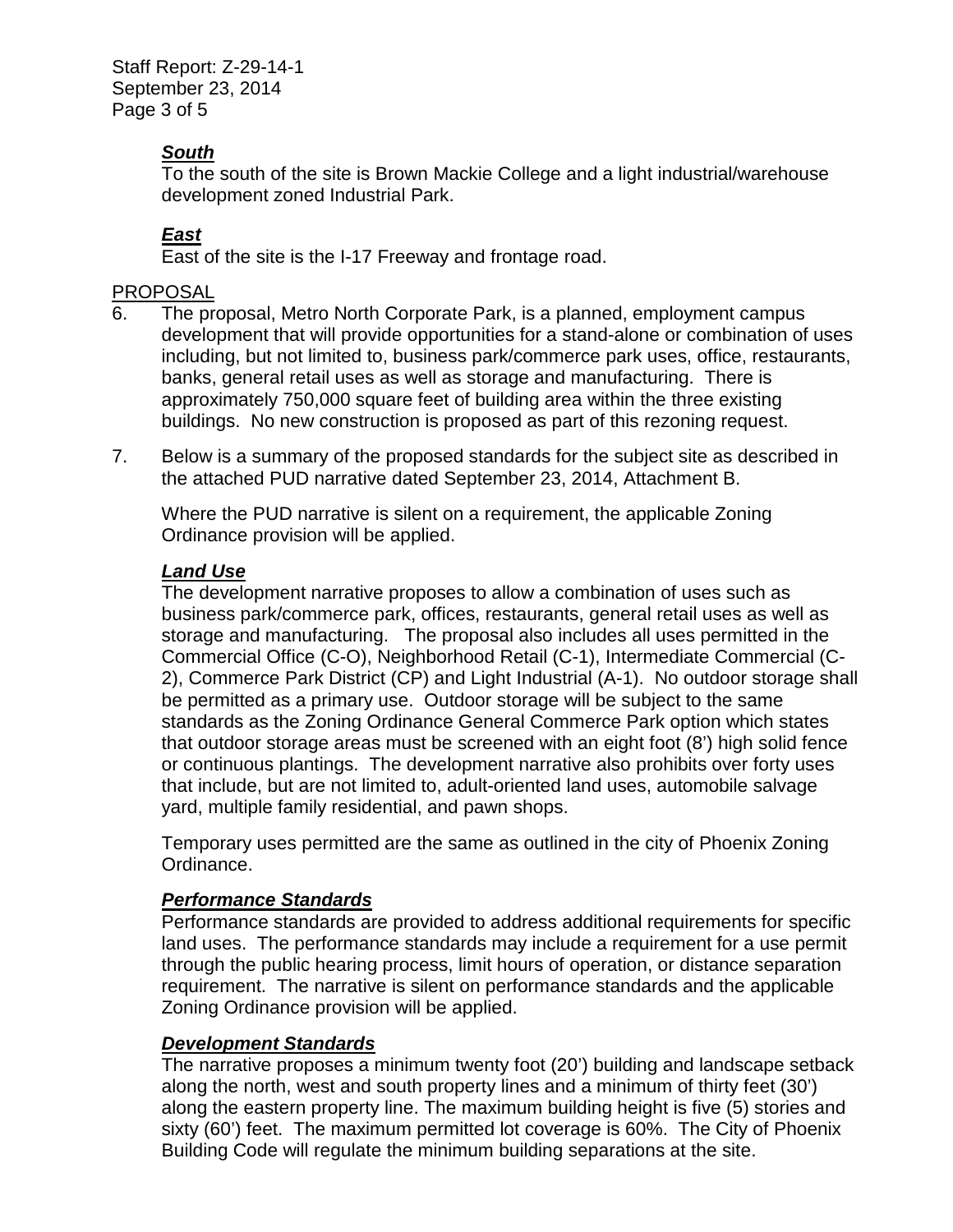Staff Report: Z-29-14-1 September 23, 2014 Page 4 of 5

#### *Landscape Standards*

The narrative states that the landscape standards per Section 626 of the Zoning Ordinance (Commerce Park zoning district) shall apply to the site.

## *Parking*

The narrative states that the development shall comply with Section 702 of the Zoning Ordinance. Any loading space or dock shall be screened by an eight-foot high solid wall when located adjacent to a public street or within 100 feet of a residential district or use.

### *Amenities*

No additional amenities are outlined in the development proposal.

### *Shade*

The development narrative is silent regarding shade at this site.

### *Lighting Plan*

The narrative states that all site lighting will comply with the standards of the Phoenix Zoning Ordinance.

#### *Design Guidelines*

The narrative states that new or redevelopment for buildings within the Metro North Corporate Park will utilize specific exterior façade materials. There are ten specific façade materials listed in the development narrative. The narrative identifies three specific colors for new or redevelopment at the site.

#### *Signage*

The narrative indicates that the development shall be subject to the standards of Chapter 7 of the Zoning Ordinance. Off-premise advertising structures are allowed in the Metro North Corporate Park PUD.

#### *Sustainability*

The narrative is silent regarding sustainability at this site.

### *Phasing*

The proposed development does not identify a specific phasing plan due to no new construction as part of the request. The development narrative states that market conditions will dictate which portions of the site will be developed or redeveloped first.

### STREETS AND TRAFFIC

8. A Traffic Impact Analysis (TIA) shall be submitted to the Street Transportation Department for review. A stipulation has been added to address any recommendations from that analysis. Further infrastructure requirements are unknown at this time. A TIA will be required and shall consider trip generation based upon the most conservative use proposed.

#### **MISCELLANEOUS**

9. Water and wastewater infrastructure requirements are determined at the time of site plan review by the Water Services Department, when final land uses and urban design of the property have been clearly identified, and proposed water demands and wastewater generation and infrastructure locations and attributes have been established. While some information on infrastructure issues may be provided as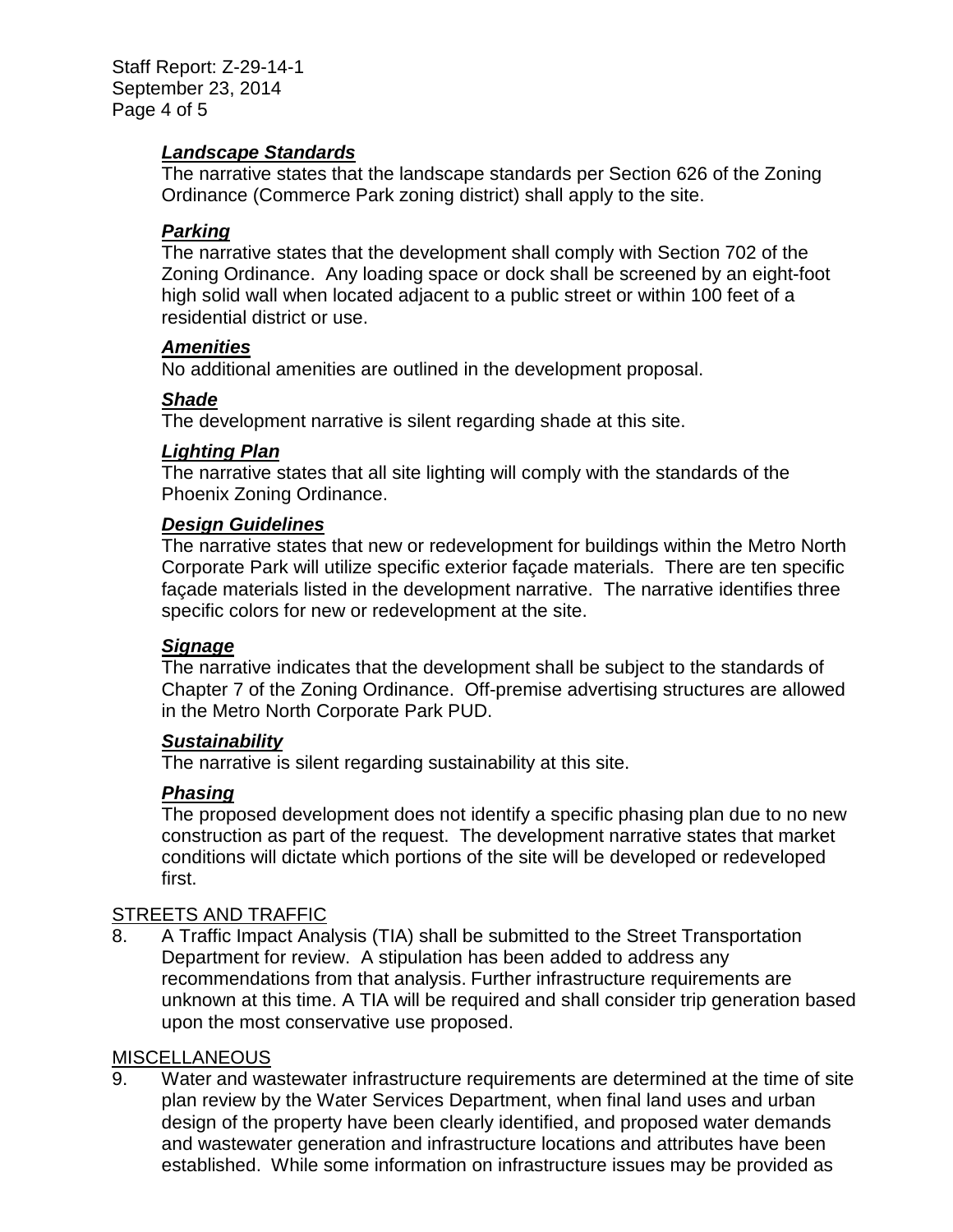part of the PUD application process, access to water and wastewater services is granted as part of the site plan approval process.

The parcel may be served by the existing City of Phoenix water and sewer system pending capacity review and approval during the site plan review process. Design and construction of any needed facilities will be the responsibility of the developer.

- 10. Development and use of the site is subject to all applicable codes and ordinances. Zoning approval does not negate other ordinance requirements. Other formal actions such as, but not limited to, zoning adjustments and abandonments, may be required.
- 11. Staff has conducted a review of the first and second submittal of the Development Narrative in which the applicant has addressed several comments made by staff.

## **Findings**

- 1. The development will provide additional employment opportunities for area residents.
- 2. The proposal is compatible with the existing commercial and residential developments surrounding the site.

#### **Stipulations**

- 1. An updated Development Narrative for Metro North Corporate Park PUD reflecting the changes approved through this request shall be submitted to the Planning and Development Department within 30 days of City Council approval of this request. The updated Development Narrative shall be consistent with the Development Narrative date stamped September 23, 2014.
- 2. The applicant shall submit a Traffic Impact Analysis to the Street Transportation Department and the Planning and Development Department prior to preliminary site plan review. The applicant shall be responsible for any dedications and required improvements as recommended by the approved traffic analysis, as approved by the Planning and Development Department and the Street Transportation Department.

### **Writer**

Craig Mavis 9/23/14

**Team Leader** Joshua Bednarek

# **Attachments**

Attachment A: Sketch Map Attachment B: Metro North Corporate Park PUD Narrative date stamped September 23, 2014